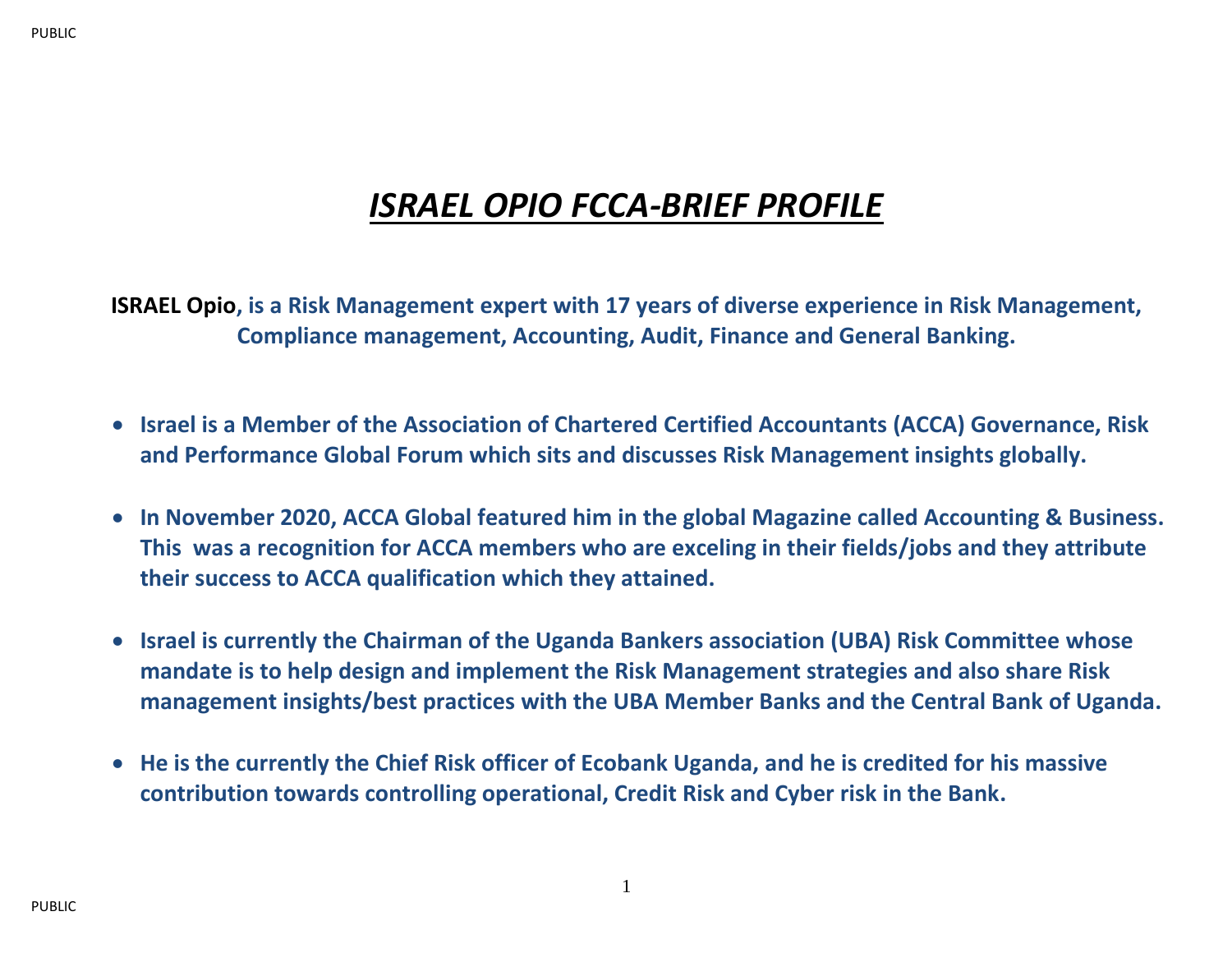- **He also worked as the operational Risk and Ag Head of Risk & Compliance in dfcu bank which is one of the top 5 banks in Uganda.**
- **He has worked as a Risk & Control Rigour Manager of ABSA Bank Uganda ltd.**
- **He also worked as a Senior Internal Auditor of Tropical Bank, Branch Manager Tropical Bank and Assistant Accountant of the same Bank where he began his banking career in 2004.**
- **He is a Fellow of Chartered Certified Accountants (FCCA) of UK, Holds an MBA from Edinburgh Business school (Scotland) and CPA qualification.**
- •
- **Israel is a member of the Academic Board (Senate) of Uganda Institute of Banking and Financial services where he has offered guidance for Academic quality assurance of the Institute's programs.**
- **He has facilitated a number of workshops/webinars in Uganda and other parts of the world. Some of the recent ones being; "Enterprise Risk Management for Financial institution" conducted in February 2021 and a workshop on "impact of IFRS 9 on the Banks Credit loan portfolios" for the staff of Central Banks of Ghana and Kenya which was held in December 2019 in Dubai.**